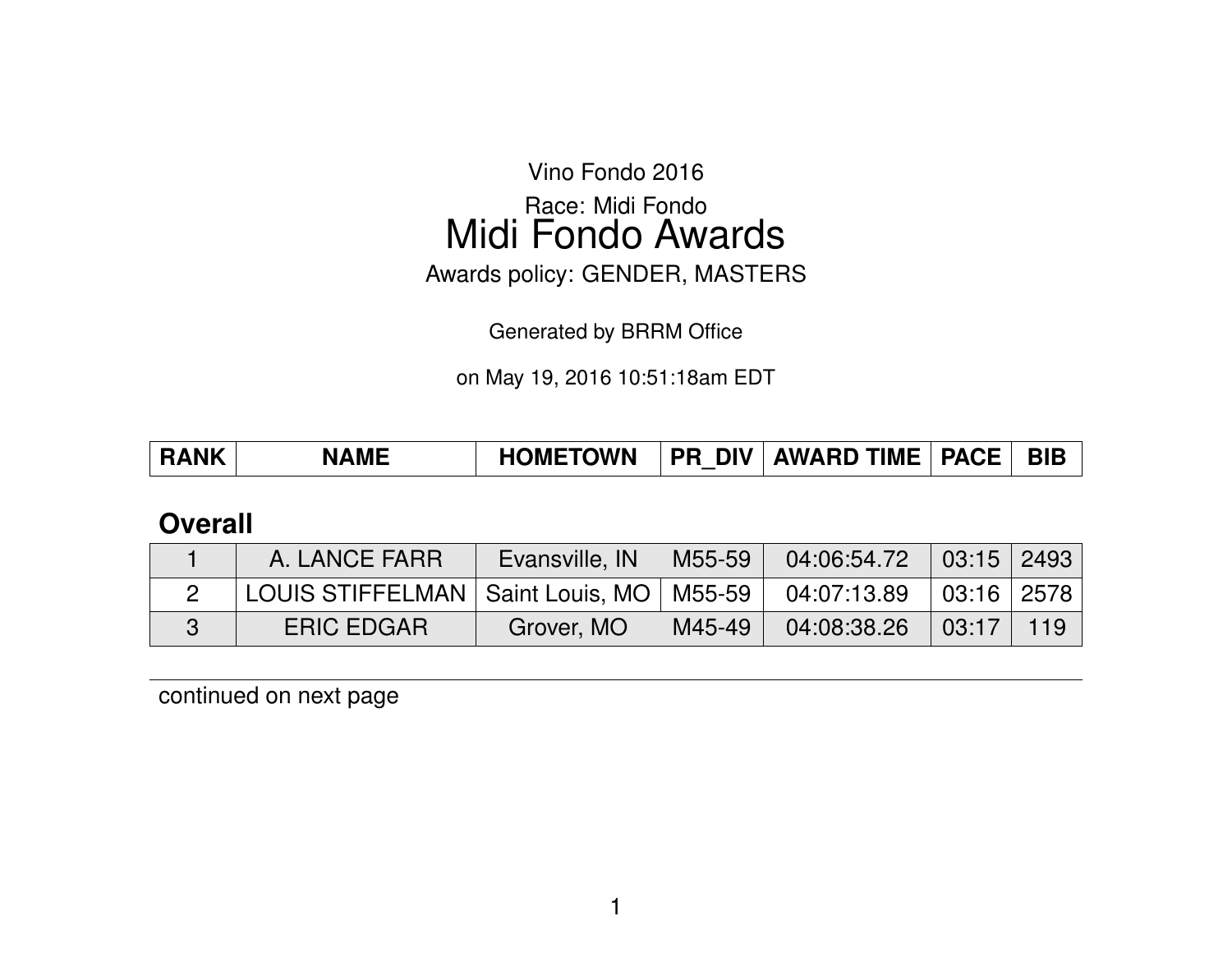| <b>RANK</b>   | <b>NAME</b>            | <b>HOMETOWN</b> | <b>PR DIV</b> | <b>AWARD TIME   PACE</b> |       | <b>BIB</b> |  |  |
|---------------|------------------------|-----------------|---------------|--------------------------|-------|------------|--|--|
| <b>Female</b> |                        |                 |               |                          |       |            |  |  |
|               | <b>SARAH MACROWSKI</b> | Chicago, IL     | F25-29        | 04:09:55.87              | 03:18 | 2053       |  |  |
| 2             | <b>BRITTA SIEGEL</b>   | St Louis, MO    | F45-49        | 04:34:19.36              | 03:37 | 2574       |  |  |
| 3             | REBEKAH SCHMERBER      | Eureka, MO      | F25-29        | 04:58:37.72              | 03:56 | 151        |  |  |

## **F25-29**

| CADALLMACDOMICIZI<br><u>הוטזיטווטמוויוומוהוס</u>       | Chicago, IL | <del>F25-29</del>       | $0.4.00 \text{ F} \text{F}$ $0.7$<br><u>04.09.00.07</u> | <del>03:18</del> | <del>2053</del> |
|--------------------------------------------------------|-------------|-------------------------|---------------------------------------------------------|------------------|-----------------|
| DEDEIZALI COLIMEDDED<br><b>TILDLIVAIT JUIMLITIDLIT</b> | Eureka, MO  | <u>LOL 00</u><br>TZJTZJ | 0.4.50.07.70<br>04.00.07.7Z                             | <del>03:56</del> | <del>151</del>  |
| LEAH SPANDLE                                           | Arnold, MO  | F <sub>25</sub> -29     | 05:34:43.69                                             | 04:25            | 2487            |

## **F30-34**

| RACHEL SHEFFIELD   | Maryland Heights, MO   F30-34 |        | 05:09:39.47                | $\setminus$ 04:05 | 140 |
|--------------------|-------------------------------|--------|----------------------------|-------------------|-----|
| <b>MOLLY LEWIS</b> | St. Louis, MO                 | F30-34 | $05:51:21.50$ $04:38$ 2575 |                   |     |

## **F35-39**

| JENNIFER BENSINGER     | <b>MC</b><br>Ballwin, | F35-39<br><u>UU</u> | 06:27:18.72 | 05:06 | 2006 |
|------------------------|-----------------------|---------------------|-------------|-------|------|
| continued on next nane |                       |                     |             |       |      |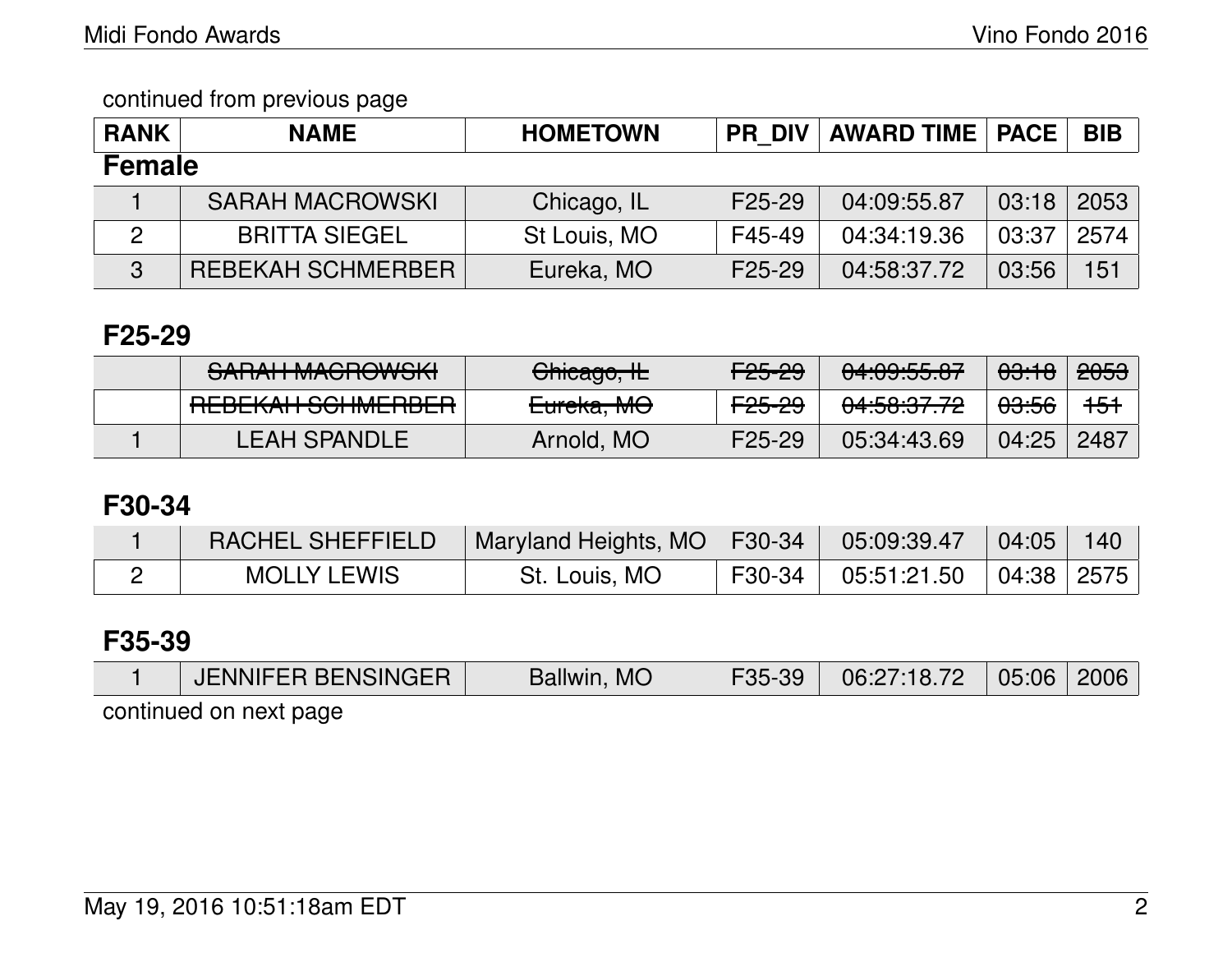| <b>RANK</b> | <b>NAME</b>          | <b>HOMETOWN</b>                                     | PR_DIV   AWARD TIME   PACE   BIB |  |
|-------------|----------------------|-----------------------------------------------------|----------------------------------|--|
|             | <b>RACHEL RHODES</b> | Maplewood, MO   F35-39   07:57:52.56   06:18   2499 |                                  |  |

### **F40-44**

| <b>KATHERINE HRUBES</b> | St. Louis, MO            | $F40-44$ | 05:32:15.11 | 04:23   2484             |  |
|-------------------------|--------------------------|----------|-------------|--------------------------|--|
| <b>ALLIE BROWN</b>      | Kirkwood, MO             | F40-44   | 05:42:09.41 | 04:31 2500               |  |
| NATASHA KWAN            | Saint Louis, MO   F40-44 |          | 06:12:20.18 | $\mid$ 04:54 $\mid$ 2051 |  |

### **F45-49**

| BRITTA SIEGEL        | St Louis, MO    | <del>F45-49</del> | 04:34:19.36 | <del>03:37</del> ∣ | <del>2574</del> |
|----------------------|-----------------|-------------------|-------------|--------------------|-----------------|
| CINDI INMAN          | Saint Louis, MO | F45-49            | 05:31:06.63 | $04:22$            | 2486            |
| <b>SANDI BARRETT</b> | St Louis, MO    | F45-49            | 07:01:20.30 | 05:33              | 2075            |
| JULIE PADBERG-WHITE  | St. Louis, MO   | F45-49            | 07:01:44.46 | 05:33              | 2027            |

## **F50-54**

|  | GAY ELY | Saint Clair, MO   F50-54 |  | $\begin{array}{ c c c c c }\ \hline \text{05:49:18.64} & \text{04:36} \end{array}$ |  | - 94 |
|--|---------|--------------------------|--|------------------------------------------------------------------------------------|--|------|
|--|---------|--------------------------|--|------------------------------------------------------------------------------------|--|------|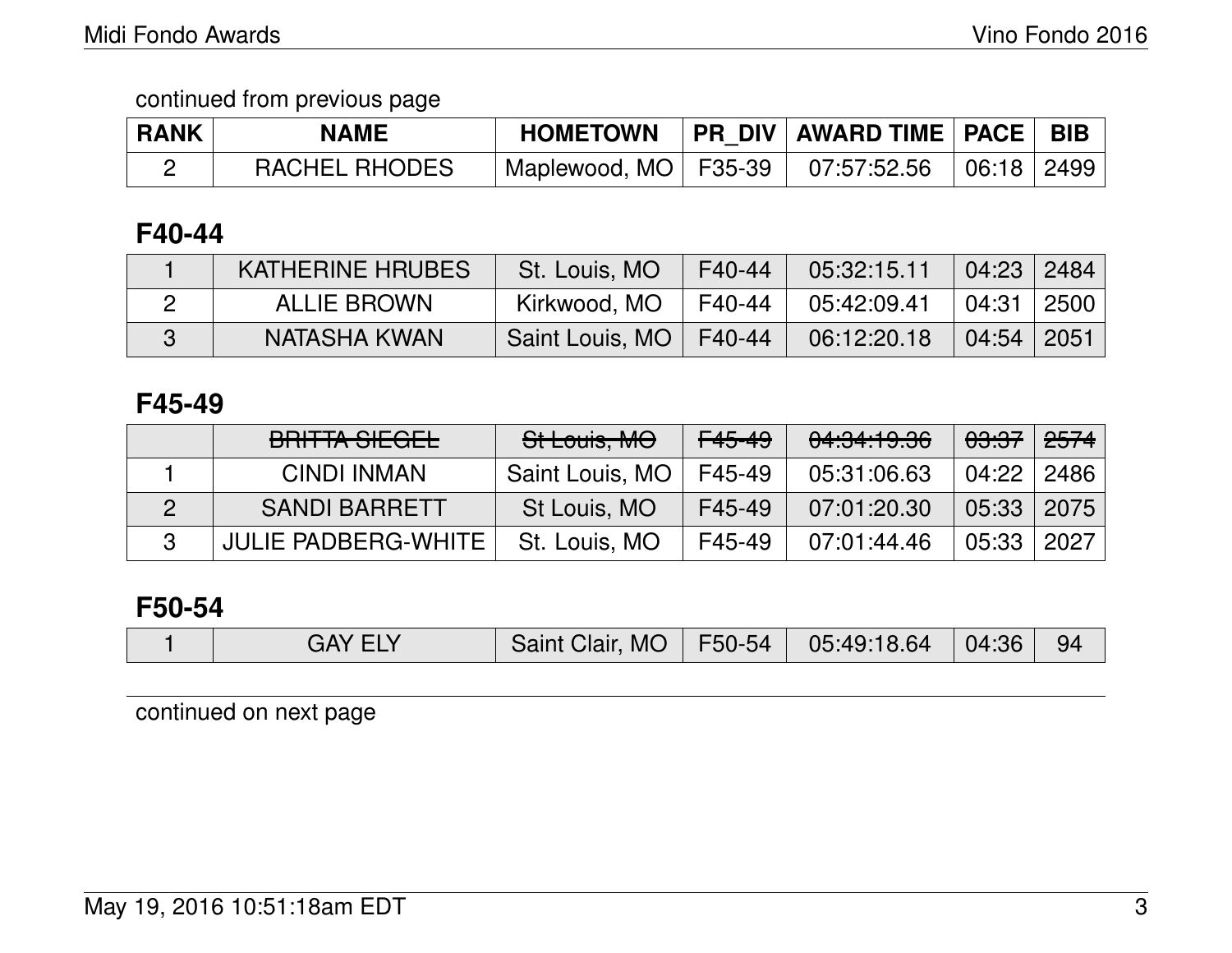| <b>RANK</b> | <b>NAME</b>              | <b>HOMETOWN</b> |        | <b>PR DIV AWARD TIME PACE</b> |       | <b>BIB</b> |
|-------------|--------------------------|-----------------|--------|-------------------------------|-------|------------|
| F55-59      |                          |                 |        |                               |       |            |
|             | <b>WENDY SCHENK</b>      | pacific, MO     | F55-59 | 04:59:25.49                   | 03:57 | 117        |
|             | <b>CHARLOTTE SCHMITZ</b> | Washington, IL  | F55-59 | 05:32:24.88                   | 04:23 | 166        |

# **Male**

| A. LANCE FARRI          | Evansville, IN           | M55-59 | 04:06:54.72 | $\mid$ 03:15 $\mid$ 2493 $\mid$    |     |
|-------------------------|--------------------------|--------|-------------|------------------------------------|-----|
| <b>LOUIS STIFFELMAN</b> | Saint Louis, MO   M55-59 |        | 04:07:13.89 | $\vert$ 03:16 $\vert$ 2578 $\vert$ |     |
| <b>ERIC EDGAR</b>       | Grover, MO               | M45-49 | 04:08:38.26 | 03:17                              | 119 |

## **M25-29**

| <b>TOMAS RUIZ DOMINGUEZ I</b> | Cicero, IL    | M25-29 | $04:11:35.92$ 03:19                                       |  |
|-------------------------------|---------------|--------|-----------------------------------------------------------|--|
| <b>CONOR LEWIS</b>            | St. Louis, MO |        | $\mid$ M25-29 $\mid$ 05:51:19.94 $\mid$ 04:38 2576 $\mid$ |  |

## **M30-34**

| <b>RICH PALO</b>  | Wentzville, $MO$   M30-34 | 04:36:15.31                         | $\parallel$ 03:39 $\parallel$ | 152 |
|-------------------|---------------------------|-------------------------------------|-------------------------------|-----|
| <b>CLAY CRANE</b> | Quincy, IL                | 「M30-34 」 05:17:59.28 「04:12   2462 |                               |     |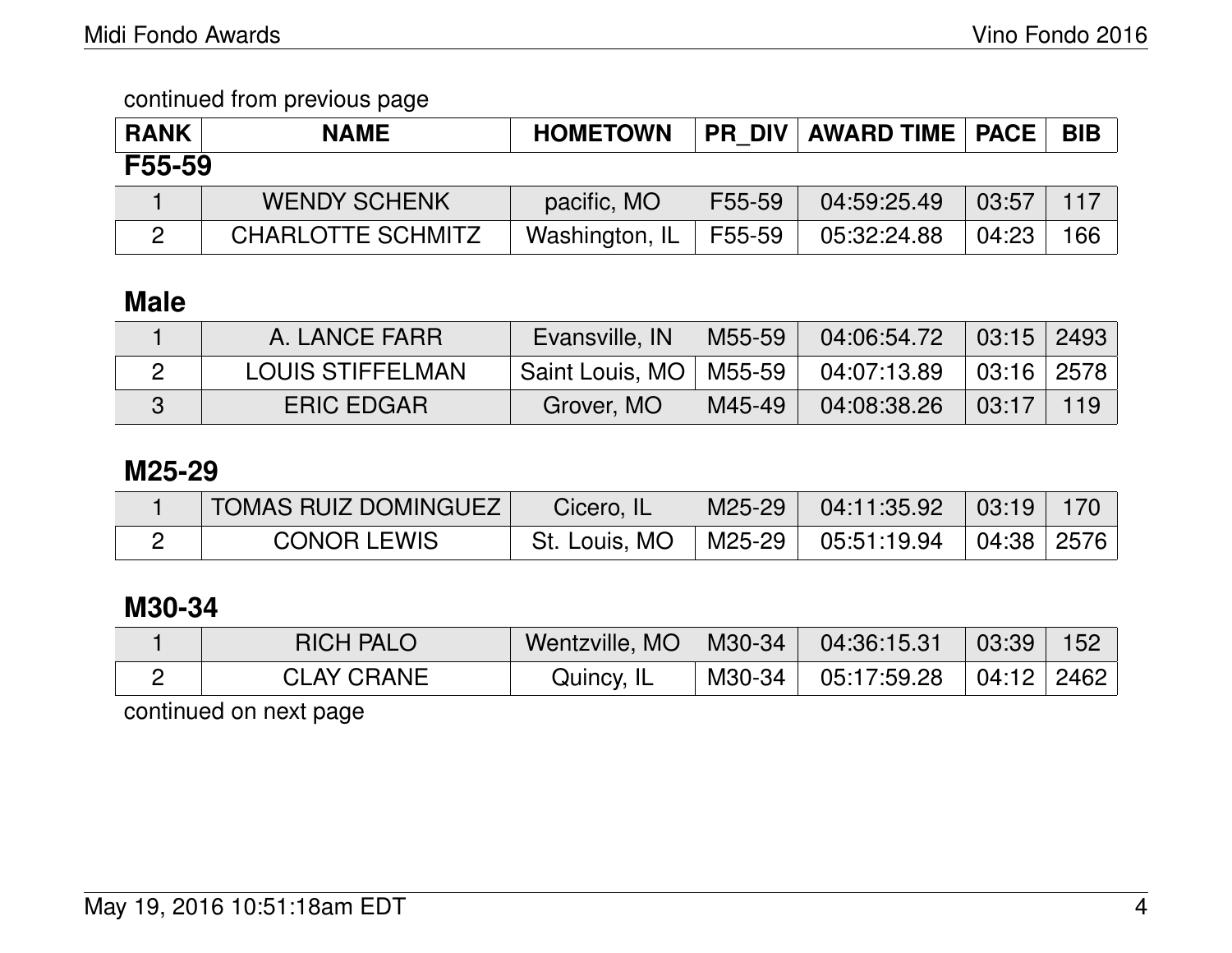| <b>RANK</b> | <b>NAME</b>                                                          |  | HOMETOWN   PR DIV   AWARD TIME   PACE   BIB |  |
|-------------|----------------------------------------------------------------------|--|---------------------------------------------|--|
|             | MATTHEW HARTMAN   St. Louis, MO   M30-34   05:41:56.95   04:30   163 |  |                                             |  |

## **M35-39**

| <b>EDDY ENRIQUEZ</b> | Saint Louis, MO   M35-39 |                     | 04:08:50.75 | 03:17                    | $\sim$ 107 |
|----------------------|--------------------------|---------------------|-------------|--------------------------|------------|
| <b>CHRISTIAN HON</b> | Wildwood, MO             | <sup>∣</sup> M35-39 | 04:16:41.41 | $\mid$ 03:23 $\mid$ 2491 |            |
| <b>MARK REINWALD</b> | Kirkwood, MO             | M35-39              | 04:45:57.64 | $03:46$   2067           |            |

## **M40-44**

| <b>MATTHEW YATES</b>   | O Fallon, MO  | M40-44   | 04:08:45.11 | $\mid$ 03:17   110  |  |
|------------------------|---------------|----------|-------------|---------------------|--|
| <b>TIMOTHY FLEEGER</b> | St. Louis, MO | M40-44 l | 04:27:01.03 | 03:31   2459        |  |
| DAVID OBEDIN           | St. Louis, MO | M40-44   | 04:41:47.52 | $\mid$ 03:43   2536 |  |

## **M45-49**

| $F$ DIO $F$ DO AD<br><del>ENIV LDUAN</del> | Grover, MO  | M45-49 | 0.100000<br><del>04.00.00.20</del> | <del>03:17</del> | $+19$ |
|--------------------------------------------|-------------|--------|------------------------------------|------------------|-------|
| <b>JOSE BUGARIN</b>                        | Hermann, MO | M45-49 | 04:08:50.20                        | 03:17            | 147   |
| <b>PHIL COLLINS</b>                        | Glencoe, MO | M45-49 | 04:08:52.61                        | 03:17            | 2062  |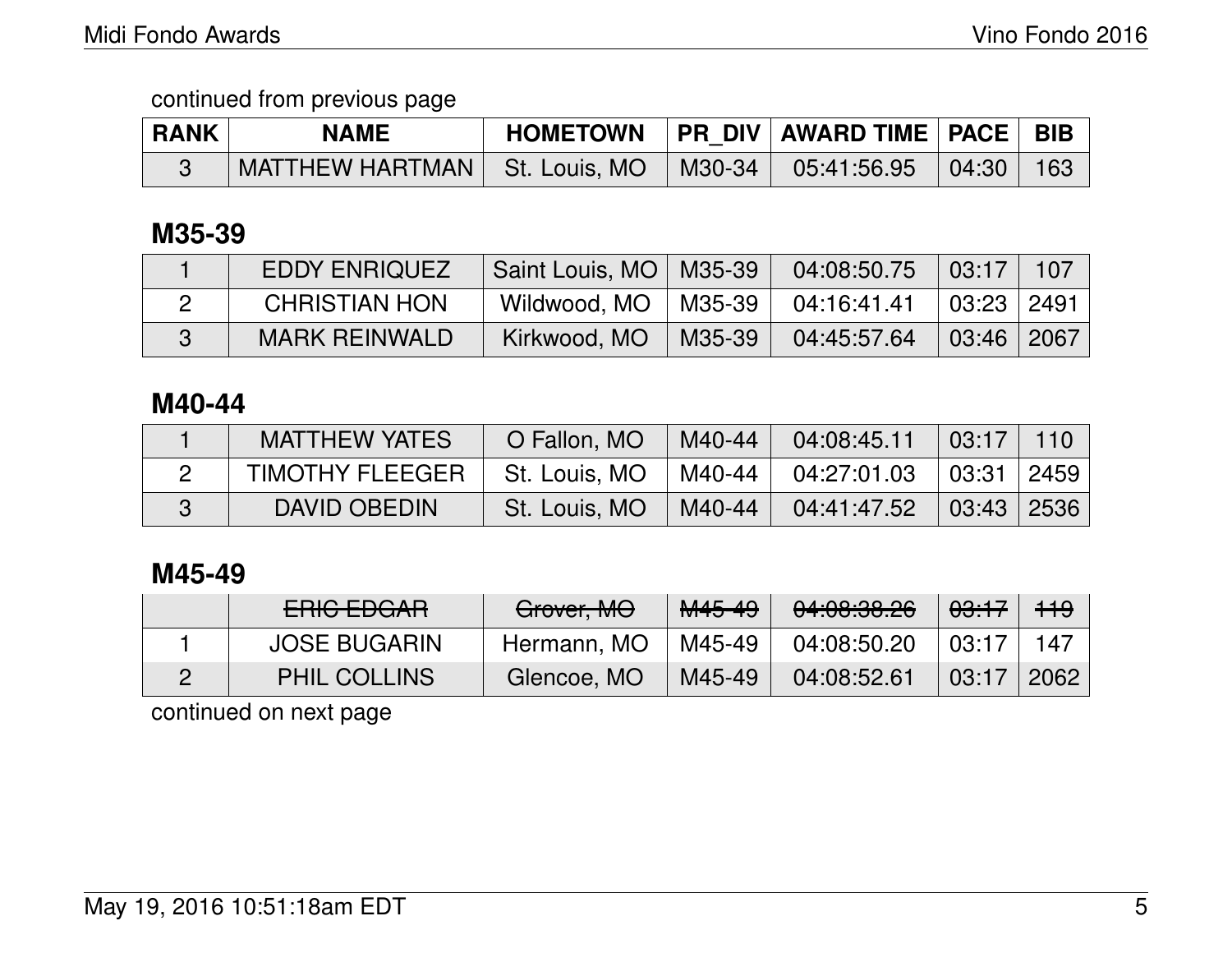| <b>RANK</b> | <b>NAME</b>          | <b>HOMETOWN</b> |        | PR DIV   AWARD TIME   PACE   BIB    |  |
|-------------|----------------------|-----------------|--------|-------------------------------------|--|
|             | <b>ANDREW ERTHAL</b> | Glencoe, MO     | M45-49 | $04:16:49.52$ $\mid$ $03:23$ $\mid$ |  |

### **M50-54**

| <b>VINCE DEBLASI</b>   | Ballwin, MO                | M50-54 | 04:34:29.47                | 03:37 | 145 |
|------------------------|----------------------------|--------|----------------------------|-------|-----|
| <b>PAUL CUNNINGHAM</b> | Saint Louis, MO            | M50-54 | 04:36:25.36 03:39          |       | 146 |
| <b>JEFF EDDY</b>       | Saint Charles, MO   M50-54 |        | $04:38:04.16$ $03:40$ 2043 |       |     |

### **M55-59**

|   | A. LANCE FARR                                     | Evansville, IN  | <del>M55-59</del>   | 04:06:54.72 | <del>03:15</del> | <del>2493</del> |
|---|---------------------------------------------------|-----------------|---------------------|-------------|------------------|-----------------|
|   | LOUILO OTIEFFI MANI<br><b>LOUIO OTILIT LEMAIN</b> | Saint Louis, MO | <del>M55-59</del>   | 04:07:13.89 | <del>03:16</del> | <del>2578</del> |
|   | DAVID BENTZINGER                                  | Clayton, MO     | M55-59              | 04:28:09.51 | 03:32            | 1081            |
|   | <b>STEVE GARSKE</b>                               | wildwood, MO    | M55-59              | 04:41:30.29 | 03:43            | 2058            |
| 3 | <b>BERT KEMBITZKY</b>                             | grover, MO      | M <sub>55</sub> -59 | 04:41:35.70 | 03:43            | 123             |

### **M60-64**

| SCOTT BENSINGER        | st Iouis, MO | $M60-64$ | $\vert$ 04:37:58.03 $\vert$ 03:40 $\vert$ 2057 $\vert$ |  |
|------------------------|--------------|----------|--------------------------------------------------------|--|
| continued on next page |              |          |                                                        |  |